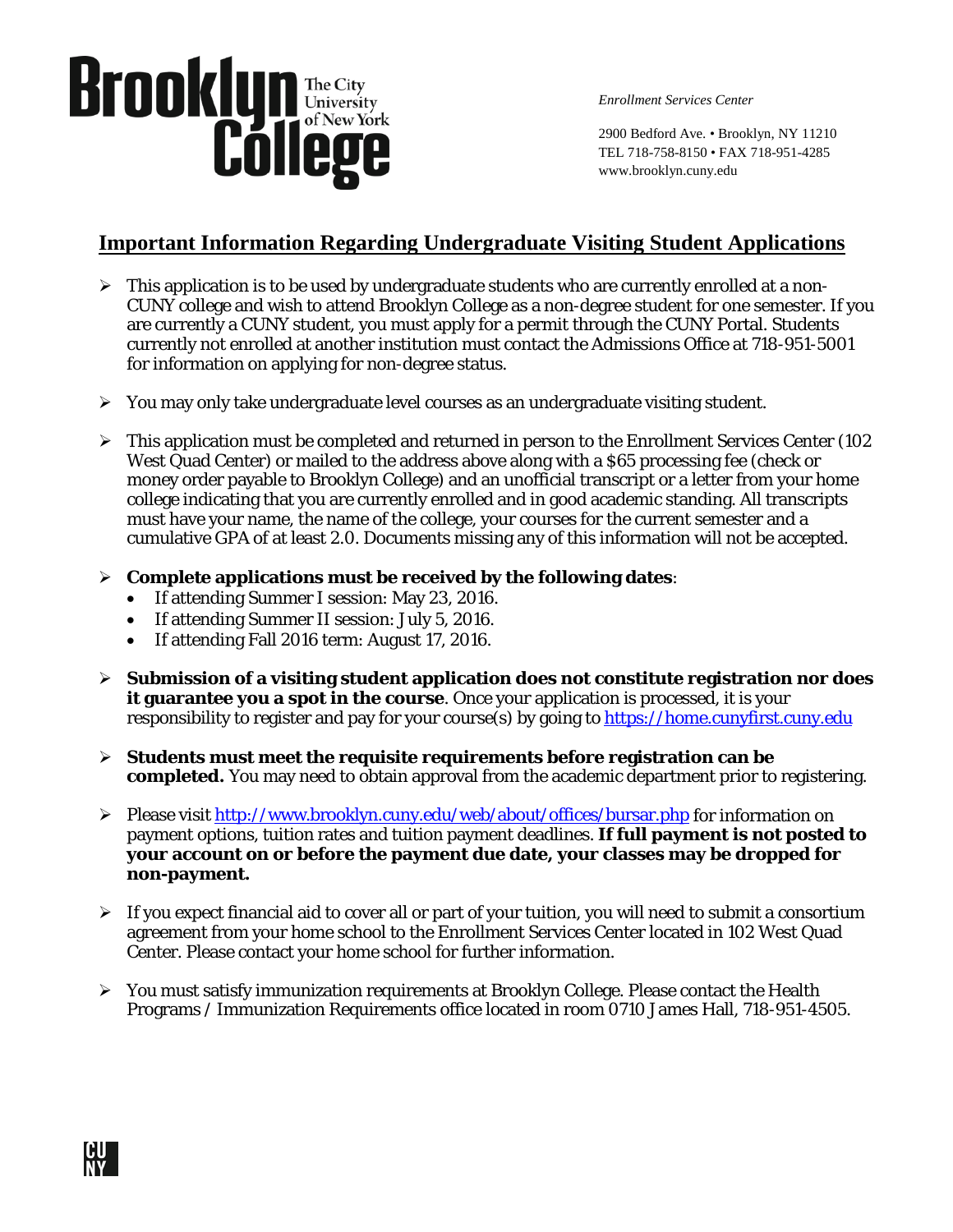#### **Undergraduate Visiting Student Application**

Brooklyn College – Office of the Registrar

This application form is to be used by undergraduate students who are currently enrolled at a non-CUNY college and wish to attend Brooklyn College as a non-degree student for ONE SEMESTER. New applications must be filed for each semester of attendance. Submit this form along with the documents below to the Enrollment Services Center, room 102, West Quad Center:

- 1. Unofficial transcript (transcript must show current enrollment at home college with a cumulative GPA of at least 2.0) or letter of current enrollment and good standing from your home college.
- 2. A non-refundable application processing fee of \$65 in check or money order payable to Brooklyn College.

**Please complete all information below. Missing information will delay the processing of your application.**

| <b>Semester</b>                              |                                                 |  |                                                                                  |                        |                                                                                                                       |
|----------------------------------------------|-------------------------------------------------|--|----------------------------------------------------------------------------------|------------------------|-----------------------------------------------------------------------------------------------------------------------|
| Fall                                         | Winter ______ Spring _____                      |  |                                                                                  |                        |                                                                                                                       |
| <b>Personal Information</b>                  |                                                 |  |                                                                                  |                        |                                                                                                                       |
|                                              |                                                 |  |                                                                                  |                        | Gender: ______                                                                                                        |
|                                              |                                                 |  |                                                                                  |                        |                                                                                                                       |
|                                              |                                                 |  |                                                                                  |                        |                                                                                                                       |
|                                              |                                                 |  |                                                                                  |                        | Apartment: _________                                                                                                  |
|                                              |                                                 |  |                                                                                  | ZIP Code: ____________ |                                                                                                                       |
|                                              |                                                 |  | Length of time at the above address (Months & Years): __________________________ |                        |                                                                                                                       |
| <b>Education</b>                             |                                                 |  |                                                                                  |                        |                                                                                                                       |
|                                              |                                                 |  |                                                                                  | ZIP Code: ___________  |                                                                                                                       |
|                                              |                                                 |  |                                                                                  |                        | Have you attended any college(s) within the City University of New York (CUNY)? Yes: ______ No:                       |
| Courses you wish to take at Brooklyn College |                                                 |  |                                                                                  |                        |                                                                                                                       |
| Class Number                                 | Department                                      |  | Course                                                                           | Section                | Credits                                                                                                               |
|                                              | _______________                                 |  |                                                                                  |                        | <u> Liston de la construcción de la construcción de la construcción de la construcción de la construcción de la c</u> |
| __________________                           |                                                 |  |                                                                                  |                        | <u> 1950 - Johann Barnett, mars et al.</u>                                                                            |
|                                              |                                                 |  |                                                                                  |                        |                                                                                                                       |
|                                              |                                                 |  |                                                                                  |                        |                                                                                                                       |
|                                              | <u> 1989 - Johann Barnett, fransk politiker</u> |  |                                                                                  |                        |                                                                                                                       |
|                                              |                                                 |  |                                                                                  |                        |                                                                                                                       |
|                                              |                                                 |  |                                                                                  |                        |                                                                                                                       |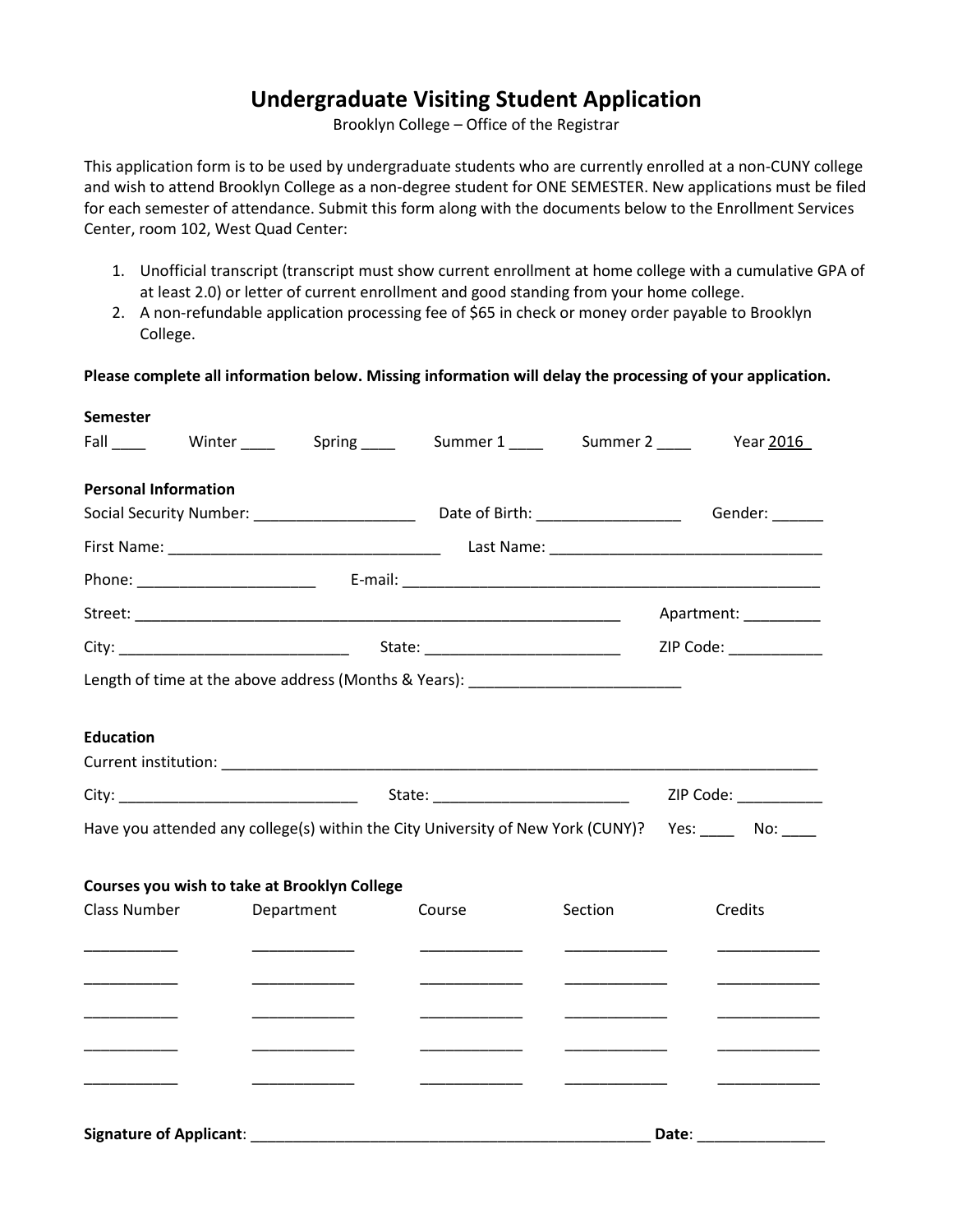## *How To Claim Your CUNYfirst Account:*

- 1. Enter **[https://home.cunyfirst.cuny.edu](https://home.cunyfirst.cuny.edu/)** into your browser's address bar.
- 2. Click on "First Time Users."
- 3. Follow the on-screen instructions.
- 4. If your account activation was successful, you will be assigned a CUNYfirst **USERNAME** and **EMPLID**. PLEASE NOTE THE FOLLOWING:
	- Remember your **Username and Password** in order to access your CUNYfirst account. Your EMPLID is not your password.
	- Remember your **EMPLID**; it is your student identification number, used primarily to identify you in CUNYfirst and for CUNY college transactions.

## *How To Register Online With CUNYfirst:*

- 1. Enter **[https://home.cunyfirst.cuny.edu](https://home.cunyfirst.cuny.edu/)** into your browser's address bar.
- 2. Login with your Username and Password. If this is your first time using CUNYfirst then see section on "How To Claim Your CUNYfirst Account."
- 3. Navigate to **Self Service > Student Center.**
- 4. Your account information will be displayed on your STUDENT CENTER screen. In the right hand corner, select "**SEARCH FOR CLASSES.**"
- 5. Select the **Institution** and the **Term** you wish to register for.
- 6. The search engine requires **two** search criteria. In the "**Course Career**" section, choose the appropriate class level. This is the **first search criteria**. You have two options for the **second criteria**:
	- In the "**Course Subject**" section, you can select the department offering the course.
	- To the right of the "**Course Number**" section, there is an empty box; type in the course number (for example, if the course is BIOL 1001, you would type 1001).
	- If you are looking for a course that is closed, uncheck the "**Show Open Classes Only**" box.
- 7. Once you have found your course, select the class by clicking on the "**SELECT CLASS**" button, then click "**NEXT**."
- 8. The class will be placed into your shopping cart. This **DOES NOT** mean you are registered for the classes you selected. To add more classes, repeat steps 4-8. To complete the registration process, proceed to step 9.
- 9. Once you have selected all of your classes, select the "**ENROLL**" tab at the top.
- 10. Click on "**PROCEED TO STEP 2 OF 3**" and then click on "**FINISH ENROLLING.**"